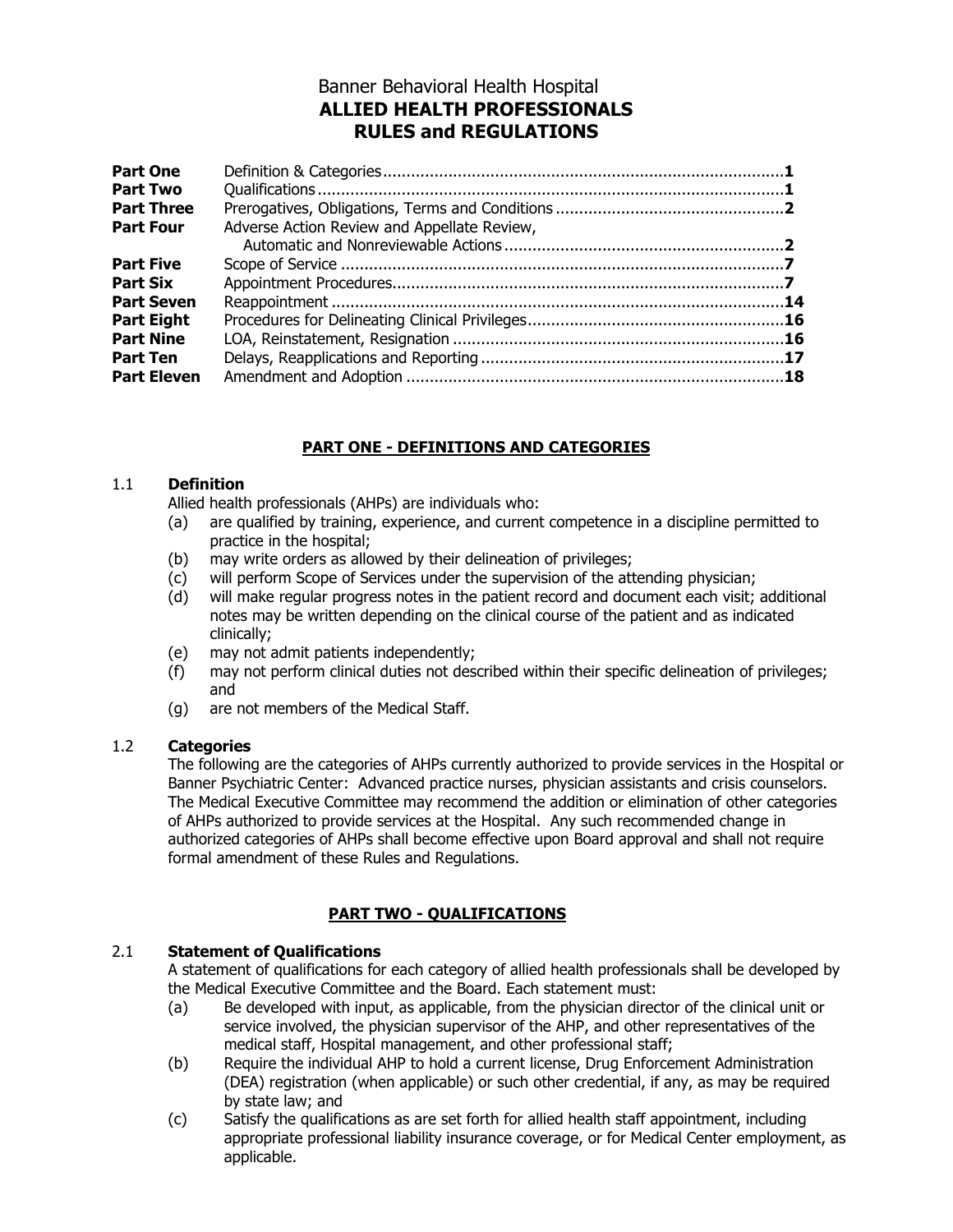# **PART THREE - PREROGATIVES, OBLIGATIONS, TERMS AND CONDITIONS**

# 3.1 **Prerogatives**

The prerogatives of an AHP are to:

- (a) provide such specifically designated patient care services as are granted by the Board upon recommendation of the Medical Executive Committee and consistent with any limitations stated in the Bylaws, the policies governing the AHPs practice in the Hospital, and other applicable Medical Staff or Hospital policies;
- (b) serve on committees when so appointed;
- (c) attend open meetings of the staff or a committee; and
- (d) exercise such other prerogatives as the Medical Executive Committee with the approval of the Board may accord AHPs in general or to a specific category of AHPs.

# 3.2 **Obligations**

Each AHP shall:

- (a) meet the basic obligations required by Section 3.3 of the Medical Staff Bylaws for medical staff members;
- (b) meet the general qualifications required by Section 3.1-5 Cooperativeness, Section 3.1-6 Teamwork and Section 3.1-8 Professional Ethics and Conduct of the Medical Staff Bylaws for medical staff members;
- (c) exercise appropriate responsibility within his or her area of professional competence for the care and supervision of each patient in the Hospital for whom services are provided;
- (d) participate when requested in quality review program activities and in discharging such other functions as may be required from time to time;
- (e) satisfy the special appearance requirements of the Bylaws;
- (f) refrain from any conduct or acts that could be reasonably interpreted as being beyond the scope of practice authorized by the Board;
- (g) pay all dues and assessments; and
- (h) prior to practicing at Hospital, each AHP is required to obtain a Banner Health photo identification badge. The AHP is required to present legible Federal/State government issued photo identification (i.e. driver's license, passport, etc.) prior to receiving the identification badge.

# 3.3 **Terms and Conditions**

An AHP shall be individually assigned appointment as appropriate according to his or her professional training and is subject to formal periodic (biennial) review and disciplinary procedures as determined for the category. The following must be successfully completed, as applicable, prior to exercising privileges at the Hospital:

- Banner's electronic medical record/computerized physician order entry (CPOE) training as it applies to their scope of practice; and
- Banner's electronic New Provider Orientation.

Exceptions may be made for practitioners granted temporary or disaster privileges.

# **PART FOUR - ADVERSE ACTION REVIEW AND APPELLATE REVIEW, AUTOMATIC AND NONREVIEWABLE ACTIONS**

### 4.1 **Adverse Action Review and Appellate Process**

### 4.1.1 **Initiation of Adverse Action Review and Appeal Process**

AHPs who are subject to Adverse Action (other than Nonreviewable or Automatic Actions defined in Sections 4.2 and 4.3) shall be afforded an Adverse Action Review and appeal process in accordance with these Rules & Regulations. Adverse Actions include: denial of a request to provide any patient care services within the applicable Scope of Practice or revocation, suspension, reduction, limitation or termination of privileges within the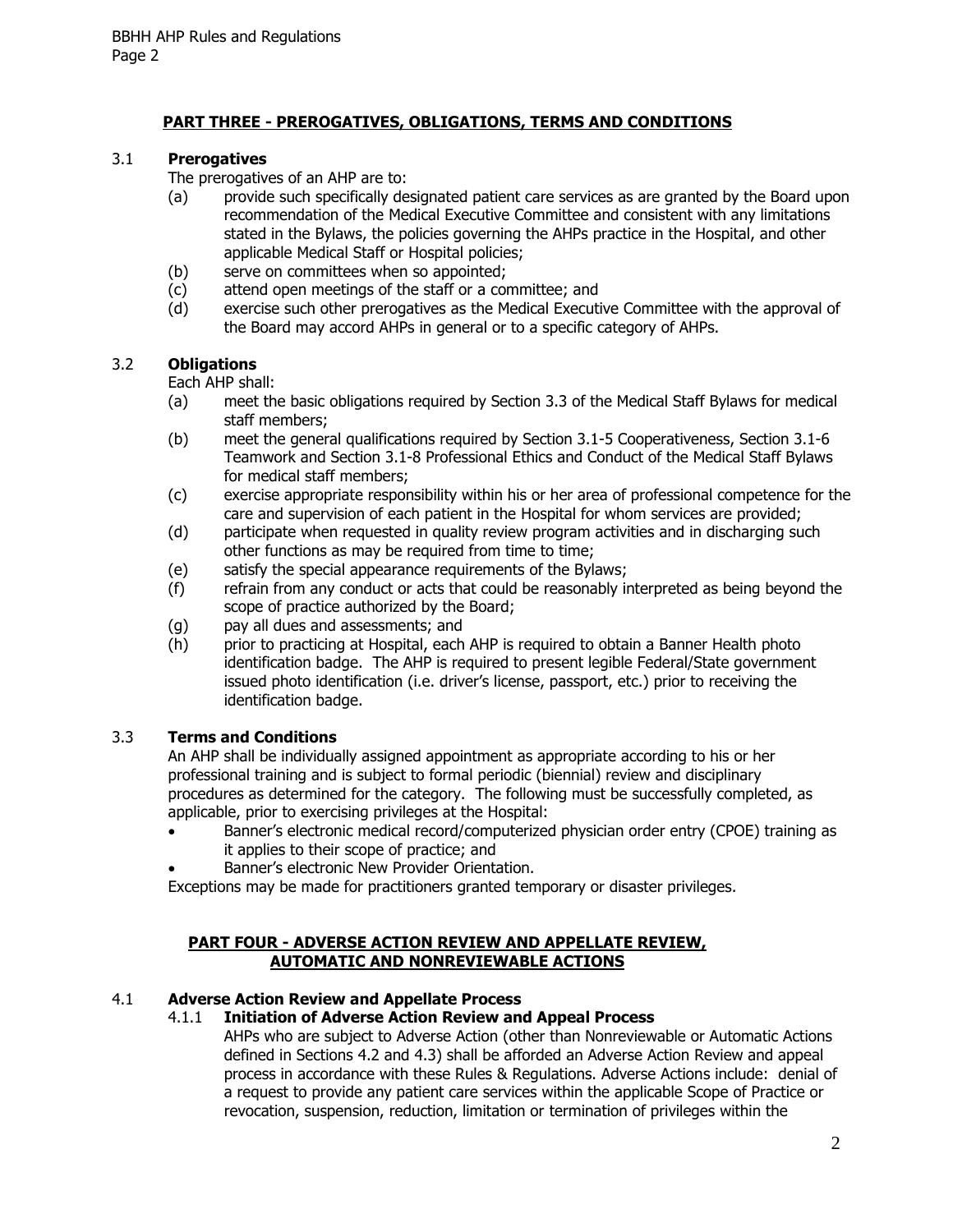applicable Scope of Practice. AHPs are not entitled to due process rights set forth in the Medical Staff Bylaws, and none of the procedural rules set forth therein shall apply.

# 4.1.2 **Notice of Adverse Recommendation or Action**

Within fifteen (15) calendar days after Adverse Action is taken against an AHP, the AHP and his/her supervising physician (if applicable) shall be notified in writing of the specific reasons for the Adverse Action and the AHPs rights per these Rules and Regulations**.**

# 4.1.3 **Request for Review of Adverse Recommendation or Action**

The AHP may request an Adverse Action Review following the procedure set forth in these Rules and Regulations. If the AHP does not deliver a written request for an Adverse Action Review to the Chief Executive Officer within ten (10) calendar days following the receipt of the notice of the Adverse Action, the Adverse Action shall be final and non-appealable.

# 4.1.4 **Composition of the Review Committee**

The Chief of Staff shall appoint an ad hoc committee consisting of at least three members and a Nursing Administration representative to consider the request and serve as the Review Committee.

# 4.1.5 **Notice of Time and Place for Review**

The AHP shall be given ten (10) calendar days prior written notice of the time, place and date of the Adverse Action Review and a list of witnesses, if any, who will be called to support the Adverse Action.

# 4.1.6 **Statements in Support**

The Medical Staff Representative and the AHP shall be entitled to submit a written statement in support and/or to introduce all relevant documentation by supplying two (2) copies of the statement and/or documentation to the Medical Staff Office at least five (5) days prior to the review. The Medical Staff Office will provide copies to the other party and members of the Review Committee.

# 4.1.7 **Rights of Parties**

During the Adverse Action Review, the parties will be given an opportunity to present relevant evidence, call witnesses and make arguments in support of their positions. The AHP, the Hospital and the Medical Staff Representative shall not be entitled to legal counsel at the Adverse Action Review or Appellate Review.

### 4.1.8 **Burden of Proof**

The Medical Staff Representative has the initial obligation to present evidence in support of the adverse action or recommendation. Thereafter, the AHP has the burden of demonstrating, by a preponderance of the evidence, that the adverse action or recommendation lacks any substantial factual basis or is otherwise arbitrary, unreasonable, or capricious.

# 4.1.9 **Action on Committee Review**

Upon completion of the review, the Review Committee shall consider the information and evidence presented, make a recommendation, which shall include the basis therefore, and forward it to the Chief of Staff. The AHP and the Medical Staff Representative shall be provided with a copy of the Committee's recommendation.

### 4.1.10 **Duty to Notify of Noncompliance**

If the AHP believes that there has been a deviation from the procedures required by this Adverse Action Review Plan or applicable law, the AHP must promptly notify the Chief of Staff of such deviation, including the Adverse Action Review Plan/Allied Health Professionals Rules and Regulations or applicable law citation. If the Chief of Staff agrees that a deviation has occurred and is substantial and has created demonstrable prejudice, he/she shall correct such deviation. The AHP will be deemed to waive any procedural deviation that he/she has not raised promptly with the Chief of Staff pursuant to this section.

## 4.1.11 **Request for Appellate Review**

If the AHP is dissatisfied with the Committee's recommendation, he/she may submit a written request for an Appellate Review, provided that the Chief Executive Officer receives such request within ten (10) days following the AHP's receipt of the Committee's recommendation. The request must identify the Grounds for Appeal and must include a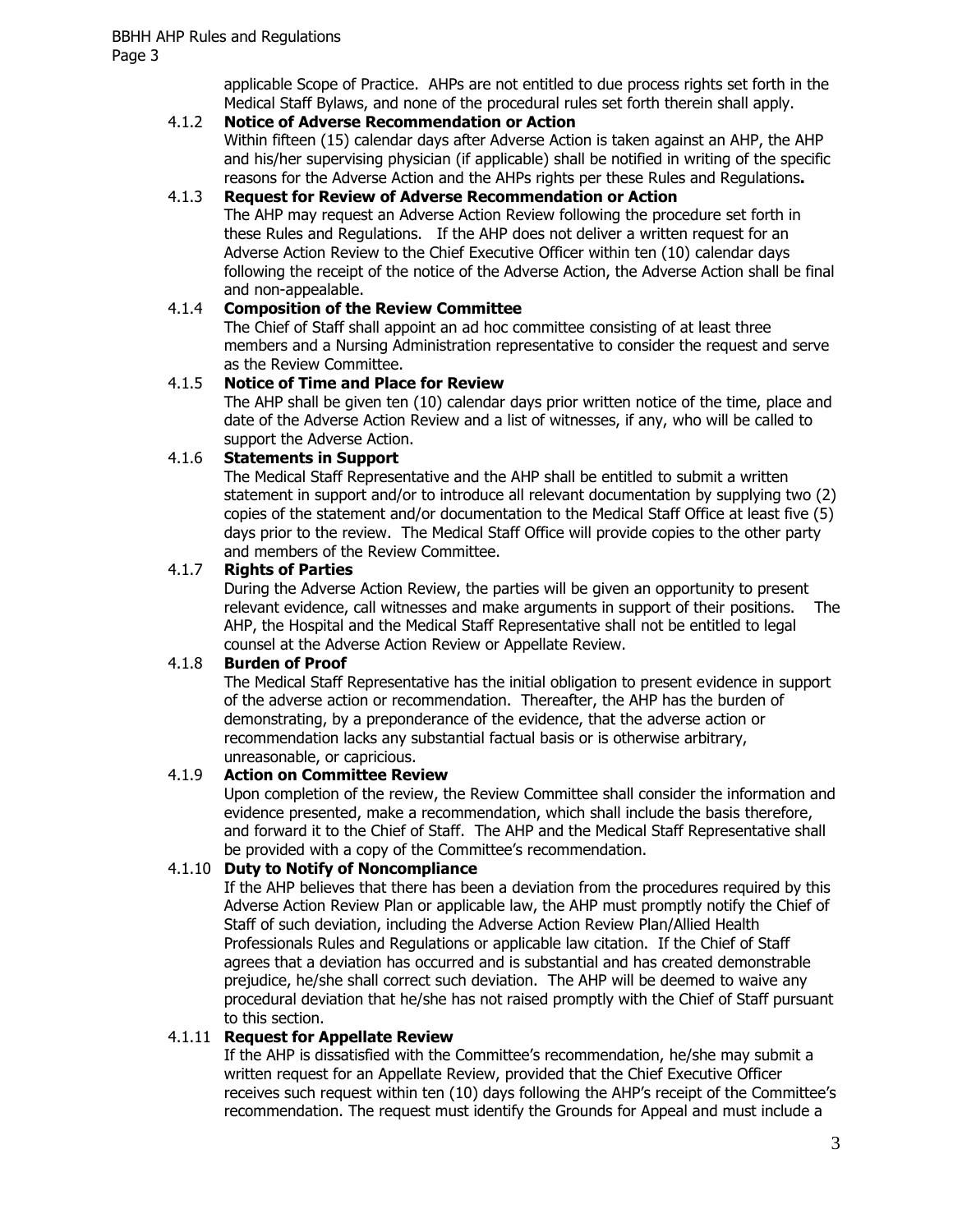clear and concise statement of the facts in support of the request. Grounds for Appeal include: that the Adverse Action Review failed to comply with these Rules and Regulations or applicable state law and that such noncompliance created demonstrable prejudice or that the Review Committee's recommendation was not supported by substantial evidence. If the request for an Appellate Review is not requested properly and/or timely, the Committee's recommendation shall become final and non-appealable. For appeals based upon procedural errors, notice of noncompliance must have been properly given.

# 4.1.12 **Interview with Medical Executive Committee**

Upon a proper and timely request for an Appellate Review, the AHP shall be given an interview with the Medical Executive Committee or a subcommittee thereof consisting of at least three (3) members. The AHP shall be given at least five (5) days prior written notice of the time, place and date of the Appellate Review. At the appeal, the parties shall be allowed to present written and/or oral arguments as to why the Committee's recommendation should be reversed or modified.

# 4.1.13 **Final Determination by the Medical Executive Committee**

The Medical Executive Committee shall make a final determination on the Adverse Action, which shall be provided to the parties. The decision of the Medical Executive Committee shall not be subject to further appeal. The final decision will be submitted to the Board.

# 4.2 **Automatic Suspension or Limitation**

Automatic suspension shall be immediately imposed under the conditions contained in this section. In addition, further corrective action may be recommended in accordance with the provisions contained within these Rules and Regulations whenever any of the following actions occur:

### 4.2.1 **License**

- (a) Revocation: Whenever a practitioner's license to practice in this State is revoked, Allied Health Staff appointment and clinical privileges are immediately and automatically revoked.
- (b) Restriction: Whenever a practitioner's license is limited or restricted in any way, those clinical privileges that are within the scope of the limitation or restriction are similarly immediately and automatically restricted.
- (c) Suspension: Whenever a practitioner's license is suspended, Allied Health Staff appointment and clinical privileges are automatically suspended for the term of the licensure suspension.
- (d) Probation: Whenever a practitioner is placed on probation by a licensing authority, his or her membership status and clinical privileges shall become subject to the same terms and conditions of the probation.
- (e) Expiration: Whenever a practitioner's license becomes expired.

### 4.2.2 **Controlled Substances Registration**

Whenever a practitioner's DEA or other controlled substances registration is revoked. restricted, suspended, or has expired, the practitioner's right to prescribe medications covered by the registration is similarly revoked, restricted, or suspended.

### 4.2.3 **Professional Liability Insurance**

A practitioner's appointment and clinical privileges shall be immediately suspended for failure to maintain the minimum amount of professional liability insurance required by the Banner Board. Affected practitioners may request reinstatement during a period of 90 calendar days following suspension, upon presentation of proof of adequate insurance. Thereafter, such practitioners shall be deemed to have voluntarily resigned and must reapply for AHP membership and privileges.

## 4.2.4 **Exclusion from Medicare/State Programs**

The CEO, with notice to the Chief of Staff, will immediately and automatically suspend the Allied Health Staff privileges of an Excluded Practitioner. An "Excluded Practitioner" is a practitioner whose name is listed on the then current "list of Excluded Individuals/Entities" maintained by the Office of Inspector General, Department of Health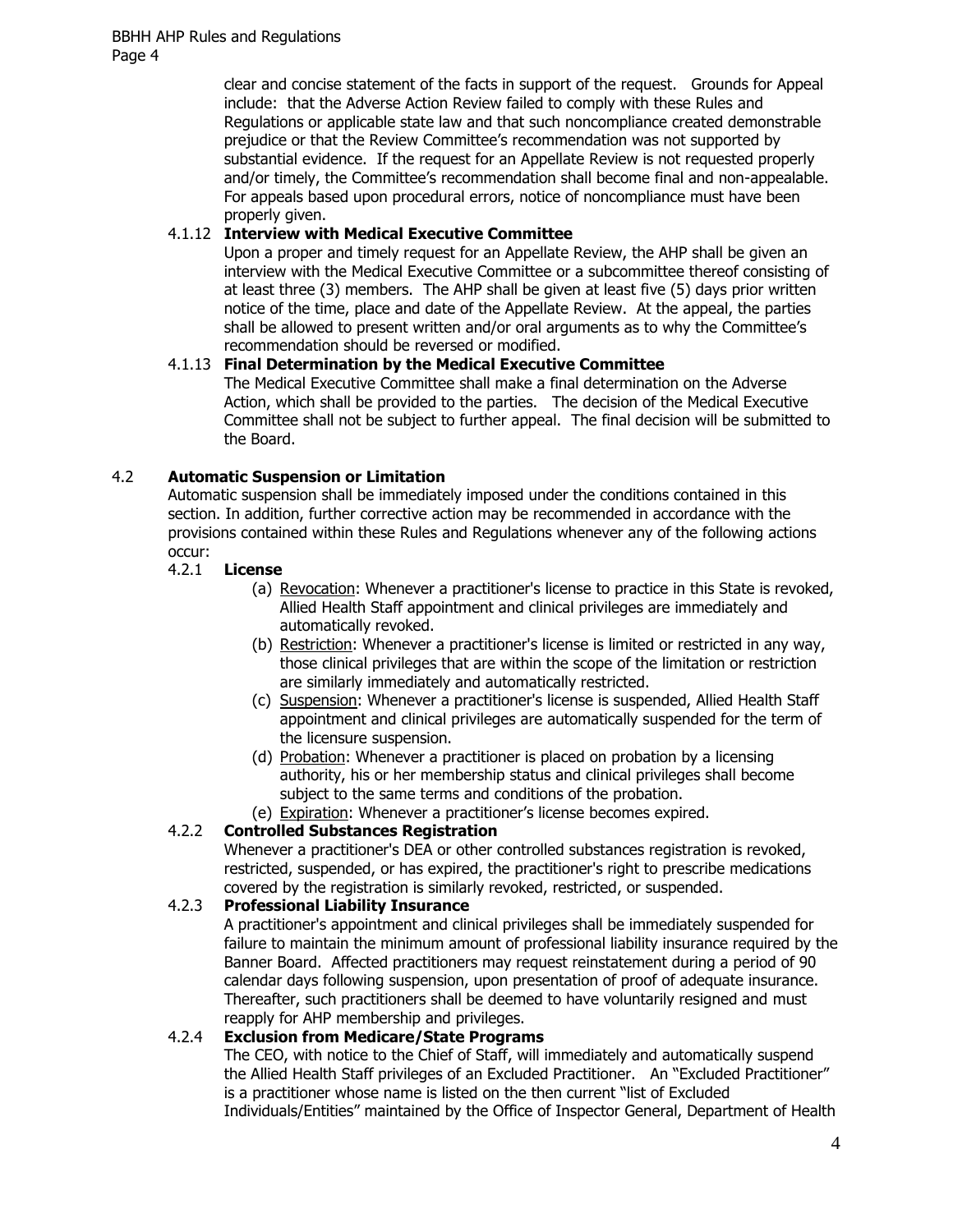and Human Services or who has been barred from participation in any Medicare/State Program. A "Medicare/State Program" is any federal or state program, including Medicare, Medicaid, AHCCCS, Indian Health Service, or Tricare (formerly CHAMPUS) program. The CEO will restore limited privileges to an Excluded Practitioner upon his/her signing an agreement whereby he/she agrees (a) not to provide items or services to patients enrolled in Medicare/State Programs and (b) to indemnify the hospital and the Medical Staff for any liability they might have solely incurred as a result of a breach of this agreement.

# 4.2.5 **Failure to Satisfy Special Appearance Requirement**

A practitioner who fails without good cause to appear at a meeting where his or her special appearance is required, shall automatically be suspended. Failure to appear within 90 calendar days of the request to appear shall result in revocation of staff membership and clinical privileges. Thereafter, the affected practitioner must reapply for AHP membership and privileges.

# 4.2.6 **Failure to Pay Staff Dues**

A practitioner who fails to pay staff dues shall automatically be suspended from the AHP staff. If the dues are paid within 30 calendar days of notification of suspension, the practitioner shall be reinstated. Thereafter, such practitioner shall be deemed to have resigned voluntarily from the staff and must reapply for AHP membership and privileges.

# 4.2.7 **Failure to Execute Releases and/or Provide Documents**

A practitioner who fails to execute a general or specific release and/or provide documents during a term of appointment when requested by the Chief of Staff or designee shall automatically be suspended. If the release is executed and/or documents provided within 30 calendar days of the notice of suspension, the practitioner shall be reinstated. Thereafter, such practitioner shall be deemed to have resigned voluntarily from the staff and must reapply for staff membership and privileges.

# 4.2.8 **Freedom from Infectious TB**

A practitioner's staff appointment and clinical privileges shall be immediately suspended for failure to provide evidence of freedom from infectious TB whenever such evidence is requested. Affected practitioners may request reinstatement during a period of 90 calendar days following suspension, upon presentation of proof of freedom from infectious TB. Thereafter, such practitioners shall be deemed to have voluntarily resigned from the staff and must reapply for staff membership and privileges.

### 4.2.9 **Failure to Participate in an Evaluation**

A practitioner who fails to participate in an evaluation of his/her qualifications for AHP Staff membership and/or privileges shall automatically be suspended. If, within 30 calendar days of the suspension, the practitioner agrees in writing to participate in the evaluation and does participate constructively, the practitioner shall be reinstated. Thereafter, such practitioner shall be deemed to have resigned voluntarily from the staff and must reapply for staff membership and privileges.

### 4.2.10 **Failure to Complete Assessments and Provide Results**

A practitioner who fails to complete a required educational assessment and/or training program and/or health (including psychiatric/psychological health) assessment and follow-up treatment or to provide a report of such findings without good cause, shall automatically be suspended. If the report is provided within 30 calendar days of the notice of suspension, the practitioner shall be reinstated. Thereafter, such practitioner shall be deemed to have resigned voluntarily from the staff and must reapply for staff membership and privileges.

### 4.2.11 **Failure to Maintain a Supervising Physician**

A practitioner who is required to maintain a supervising physician but fails to do so, shall automatically be suspended. If, within 30 calendar days of notification of suspension, another physician with appropriate privileges on the BBHH Medical Staff agrees to serve as the supervising physician and is approved by the appropriate licensing agency, if so required, the practitioner shall be reinstated. Thereafter, such practitioner shall be deemed to have resigned voluntarily from the staff and must reapply for AHP membership and privileges.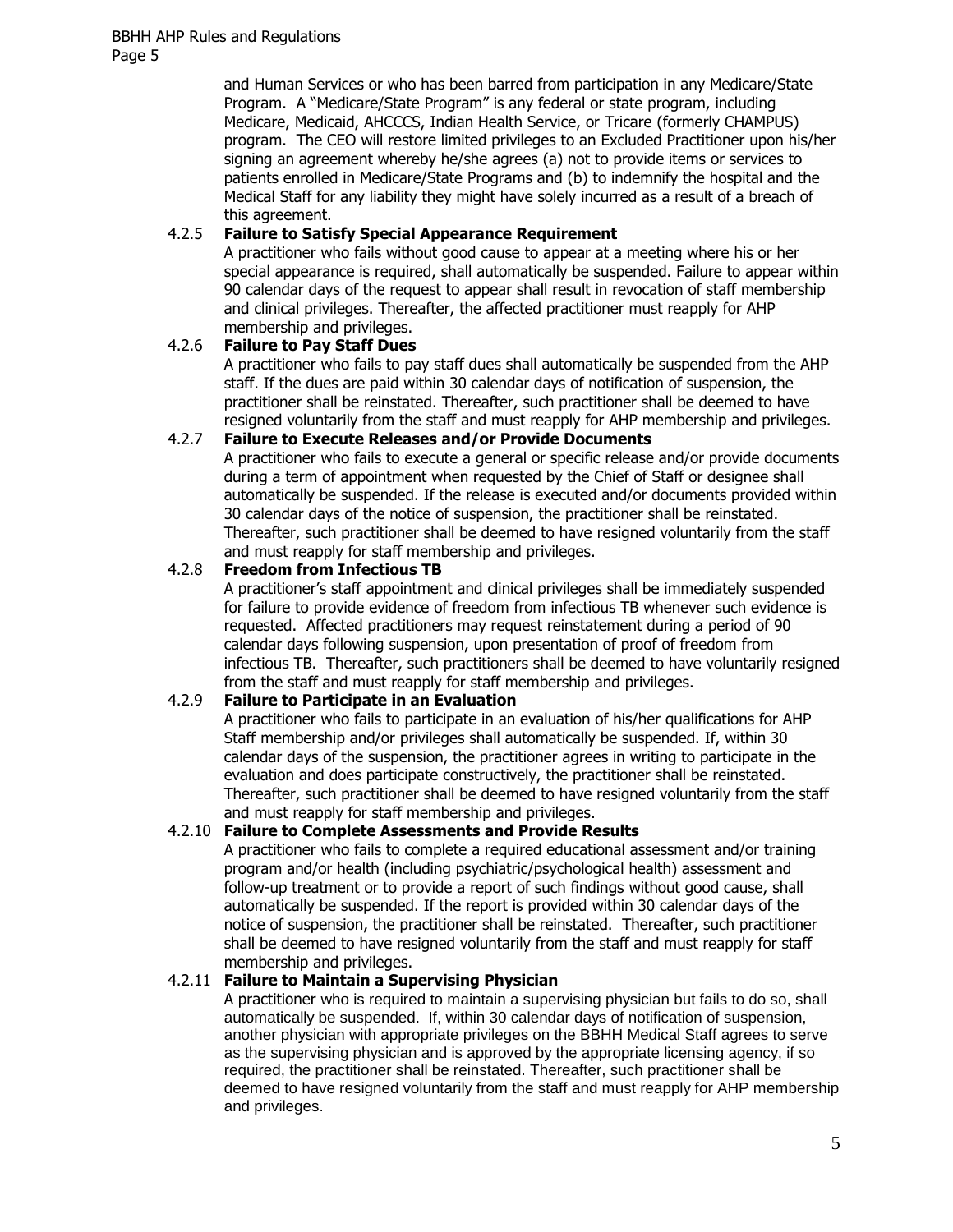#### 4.2.12 **Failure to Maintain Fingerprint Clearance**

A practitioner who fails to maintain current fingerprint clearance pursuant to ARS 36- 425.03 shall automatically be suspended. If a copy of the Application for Fingerprint Clearance Card and Criminal History Affidavit, if applicable, are provided within 30 calendar days of the notice of suspension, the practitioner shall be reinstated. Thereafter, such practitioner shall be deemed to have resigned voluntarily from the staff and must reapply for staff membership and privileges.

### 4.2.13 **Failure to Obtain Influenza Vaccination**

A practitioner who fails to provide evidence of annual influenza vaccination or, if granted an exemption, to wear a protective mask as required by Banner policy shall automatically be suspended. Privileges shall be reinstated when evidence of vaccination is provided or when flu season is deemed to have ended.

#### 4.2.14 **Failure to Maintain Cardiopulmonary Resuscitation (CPR) Certification** If a practitioner is required to maintain CPR certification and fails to maintain such certification, privileges, privileges shall automatically be suspended. If evidence of certification is provided within 60 calendar days of notice of suspension, the practitioner shall be reinstated. Thereafter, such practitioner shall be deemed to have resigned voluntarily from the staff and must reapply for staff membership and privileges.

4.2.15 **Failure to Complete De-Escalation/Seclusion and Restraint Training** If a practitioner is required to obtain de-escalation/seclusion and restraint training and fails to obtain such training, privileges shall automatically be suspended. If evidence of de-escalation/seclusion and restraint training is provided within 60 calendar days of notice of suspension, the practitioner shall be reinstated. Thereafter, such practitioner shall be deemed to have resigned voluntarily from the staff and must reapply for staff membership and privileges.

# 4.3 **Nonreviewable Actions**

Not every action entitles the practitioner to rights pursuant to the Adverse Action Review and Appellate Review. Those types of corrective action giving rise to automatic suspension as set forth in Section 4.2 are not reviewable under the Adverse Action Review and Appellate Review. In addition, the following occurrences are also nonreviewable under the Adverse Action Review and Appellate Review:

- 4.3.1 Imposition of supervision pending completion of an investigation to determine if corrective action is warranted or pending exhaustion of due process rights.
- 4.3.2 Issuance of a warning or a letter of admonition or reprimand.
- 4.3.3 Imposition of monitoring of professional practices, other than direct supervision, for a period of 6 months or less.
- 4.3.4 Termination or limitation of temporary privileges or disaster privileges.
- 4.3.5 Supervision and any other requirements imposed as a condition of granting privileges.
- 4.3.6 Termination of any contract with or employment by the Hospital.
- 4.3.7 Any recommendation voluntarily imposed or accepted by a practitioner.
- 4.3.8 Denial of membership for failure to complete an application for membership or privileges.
- 4.3.9 Removal of membership for failure to complete the minimum supervisory requirements.
- 4.3.10 Removal of membership and privileges for failure to submit an application for reappointment within the allowable time period.
- 4.3.11 Refusal of the Medical Executive Committee to consider a request for appointment, reappointment, or privileges within one year of a final adverse decision regarding such request.
- 4.3.12 Any requirement to complete an educational assessment or training program.
- 4.3.13 Any requirement to complete a health and/or psychiatric/psychological assessment and follow-up treatment recommended by the designated or approved healthcare professional.
- 4.3.14 Retrospective chart review.
- 4.3.15 Denial, removal or limitation of AHP membership or permission to provide patient care services as a result of 1) the decision of the CEO to enter into, terminate or modify an exclusive contract for clinical services; or 2) the termination or modification of the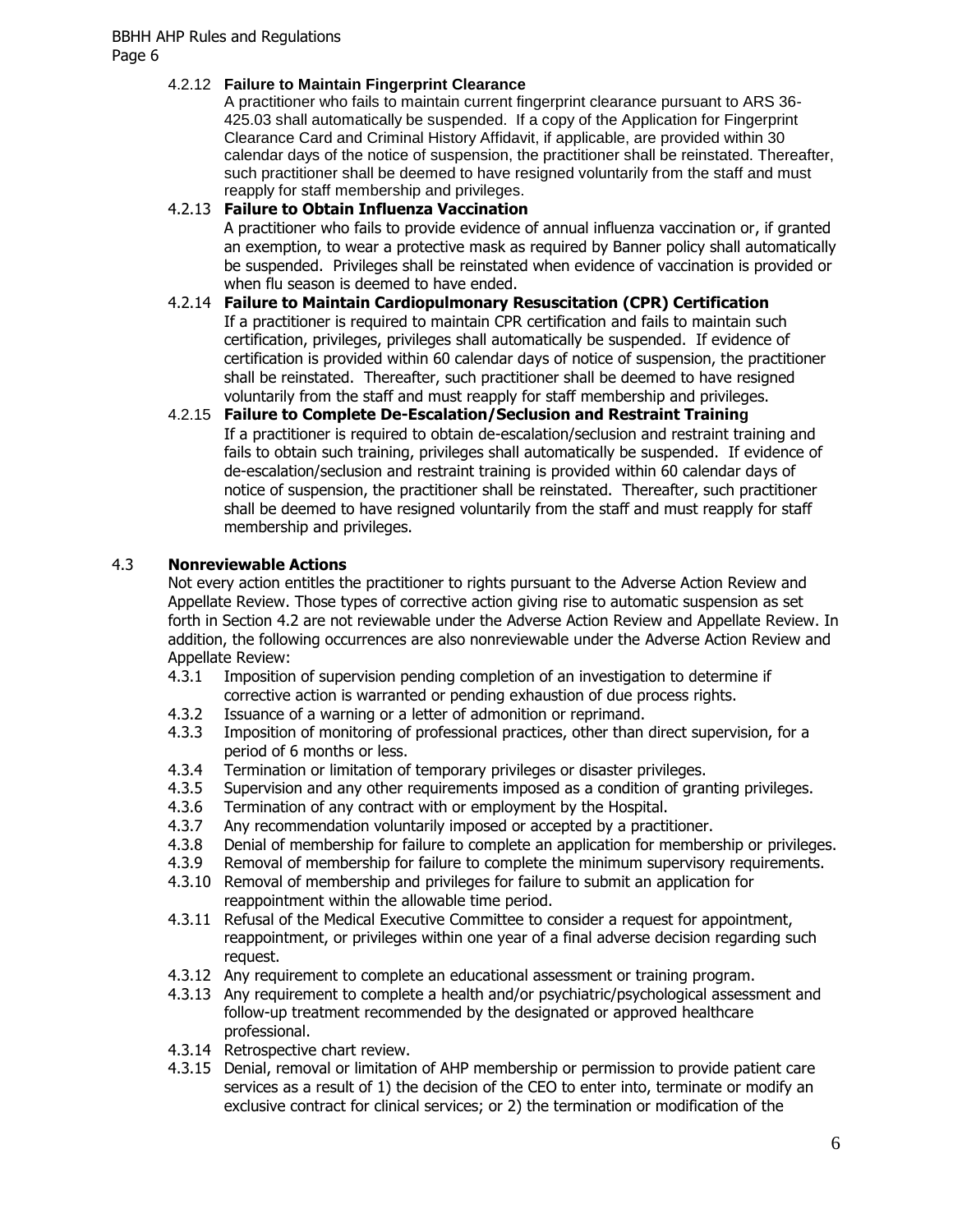practitioner's relationship with the exclusive provider.

4.3.16 Grant of conditional appointment or appointment for a limited duration.

Where an action that is not reviewable (automatic or nonreviewable action) has been taken against a practitioner, the affected practitioner may request that the action be reviewed and may submit information demonstrating why the action is unwarranted. The Medical Executive Committee, in its sole discretion, shall decide whether to review the submission and whether to take or recommend any action. The affected practitioner shall have no appeal or other rights in connection with the Medical Executive Committee's decision.

# **PART FIVE - SCOPE OF SERVICE**

# 5.1 **Description**

The scope of service that may be provided by any group of AHPs shall be developed by the Medical Executive Committee and approved by the Board. For each group, guidelines must include at least:

- 5.1.1 specifications of categories of patients to whom services may be provided.
- 5.1.2 a description of the services to be provided and procedures to be performed, including any special equipment, procedures, or protocols that specific tasks may involve, and responsibility for documenting the services provided in the medical record.
- 5.1.3 a description of the scope of assistance that may be provided to a physician and any limitations thereon, including the degree of physician supervision required.
- 5.1.4 the services provided by AHPs who are not Banner employees must be commensurate with the qualifications and competencies required of medical center employees who perform the same or similar services.

# **PART SIX - APPOINTMENT PROCEDURES**

### 6.1 **General**

The procedures for processing individual applications from AHPs, for reviewing ongoing performance, for periodic reappraisal, and for disciplinary action shall be established by the Medical Executive Committee and the Board.

A physician assistant, nurse practitioner or crisis counselor who is or who will be providing professional direct patient care services pursuant to a contract or employment with the Medical Center, must meet the same appointment qualifications, must be evaluated for appointment, reappointment, and clinical privileges in the same manner, and must fulfill all of the obligations of the assigned category as a non contracted/employed AHP staff member.

### 6.2 **Application**

All applications for staff membership must be submitted by the applicant in writing and on the form designated by the Medical Executive Committee and approved by the Board. At the time an application is submitted, the applicant will be provided access to the Bylaws of the Medical Staff and Medical Staff Rules and Regulations.

# 6.3 **Application Content**

Every applicant must furnish complete information regarding:

- a) School of advanced practice degree or specialty degree and postgraduate training, including the name of each institution, degrees granted, programs completed, dates attended, and for all postgraduate training, names of those responsible for monitoring the applicant's performance. Verification of education and training will be verified by the program.
- b) Military Service (if applicable)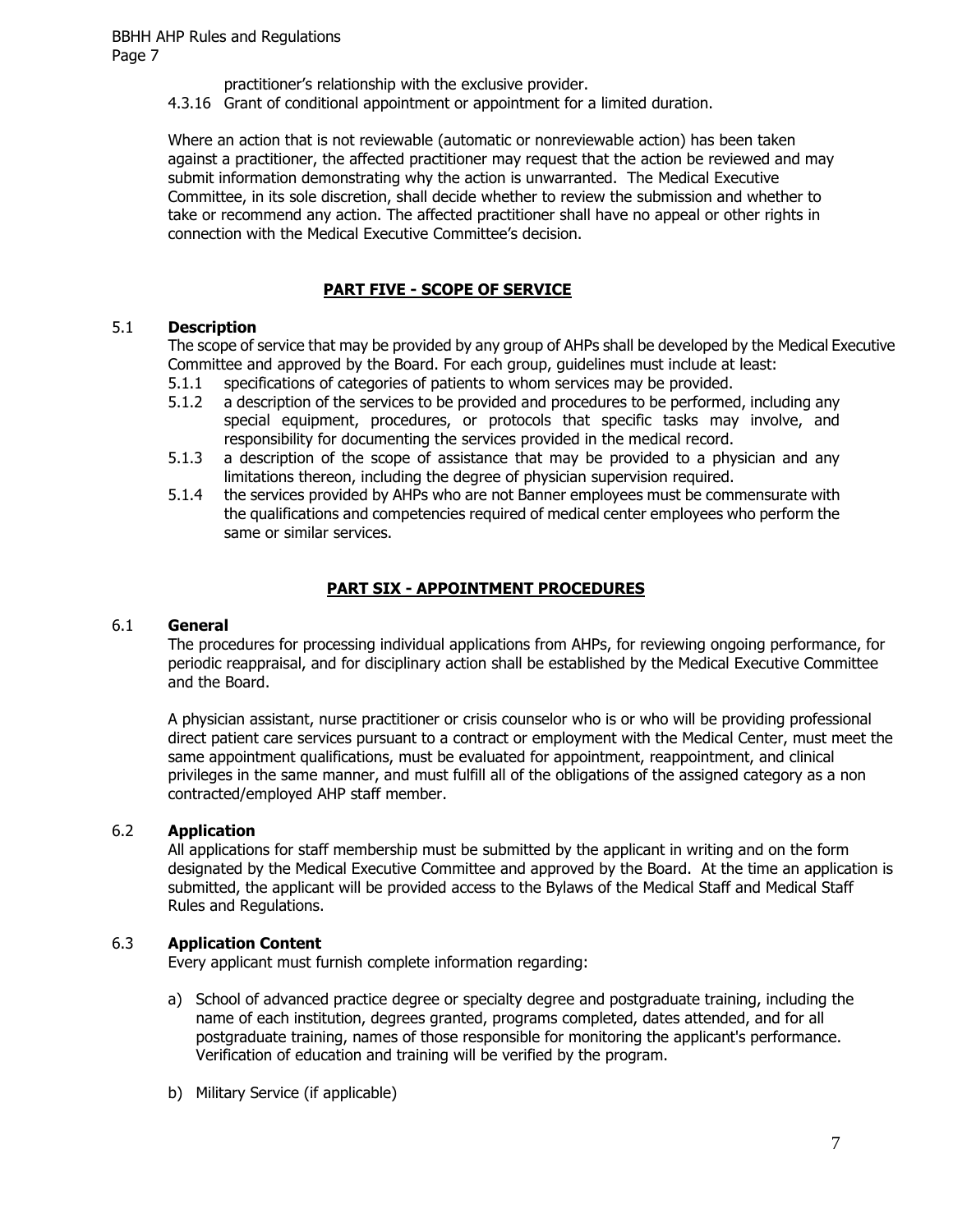- c) Verification of all nursing or other professional licensures or certifications to practice and sanctions against such license, termination or restriction of licensure and any previously successful or currently pending challenges to licensure (voluntary or involuntary).
- d) Drug Enforcement Administration (DEA) registration if applicable.
- e) Specialty certification, recertification, or eligibility status.
- f) Health status and any health impairments (including alcohol and/or drug dependencies) which may affect the applicant's ability to perform professional and staff duties fully, including influenza vaccination by December 1 or each year and freedom from infectious tuberculosis.
- g) Professional liability insurance coverage, in the amount acceptable to the Board including the names of present and past insurance carriers, and complete information on malpractice claims history and experience including claims, suits, and settlements made, concluded, and pending. Malpractice history will be reviewed as reported by the National Practitioner Data Bank. Verification from malpractice insurance carriers will be sought if concerns are identified which necessitate further investigation.
- h) Any pending or completed action involving the withdrawal of an application for or the denial, revocation, suspension, reduction, limitation, probation, non-renewal, or voluntary or involuntary relinquishment (by resignation or expiration) of: license or certificate to practice in any state or country; DEA or other controlled substances registration; specialty or sub-specialty board certification or eligibility; staff membership status, prerogatives, or clinical privileges at any hospital, clinic, or health care institution; professional liability insurance coverage.
- i) Specific clinical privileges requested.
- j) Supporting documentation as required by specific criteria for privileges requested.
- k) Any sanctions or exclusions by the Office of the Inspector General of the Department of Health and Human Services, any exclusions from government contracts by the General Services Administration/any government entity, or any convictions of any crime relating to health care.
- l) Any pending or past felony criminal charges or convictions involving alcohol, drugs, criminal damage, assault or moral turpitude against the applicant including their resolution.
- m) Any pending or past misdemeanor charges or convictions involving alcohol, drugs, criminal damage, assault, or moral turpitude including their resolution.
- n) Names and addresses of all hospitals or health care organizations where the applicant has or has had any association, employment, privileges or practice with the inclusive dates of each affiliation. All time intervals since graduation must be accounted for. Verification of practice history, employment, other staff memberships and time gaps will be verified for the previous 10 years unless concerns are identified, which necessitate further investigation.
- o) Information from the National Practitioner Data Bank (NPDB), and other data banks as required by the Medical Executive Committee and/or regulatory bodies.
- p) Evidence of the applicant's agreement to abide by the provisions of the Bylaws of the Medical Staff, Allied Health Staff Rules and Regulations, and Professional Conduct Policy.
- q) Name and contact information for sponsoring physician(s) if required by specific privilege criteria.
- r) Photocopy of the applicant's driver's license or other government issued photo ID (e.g. passport), or copy of a current picture hospital identification card.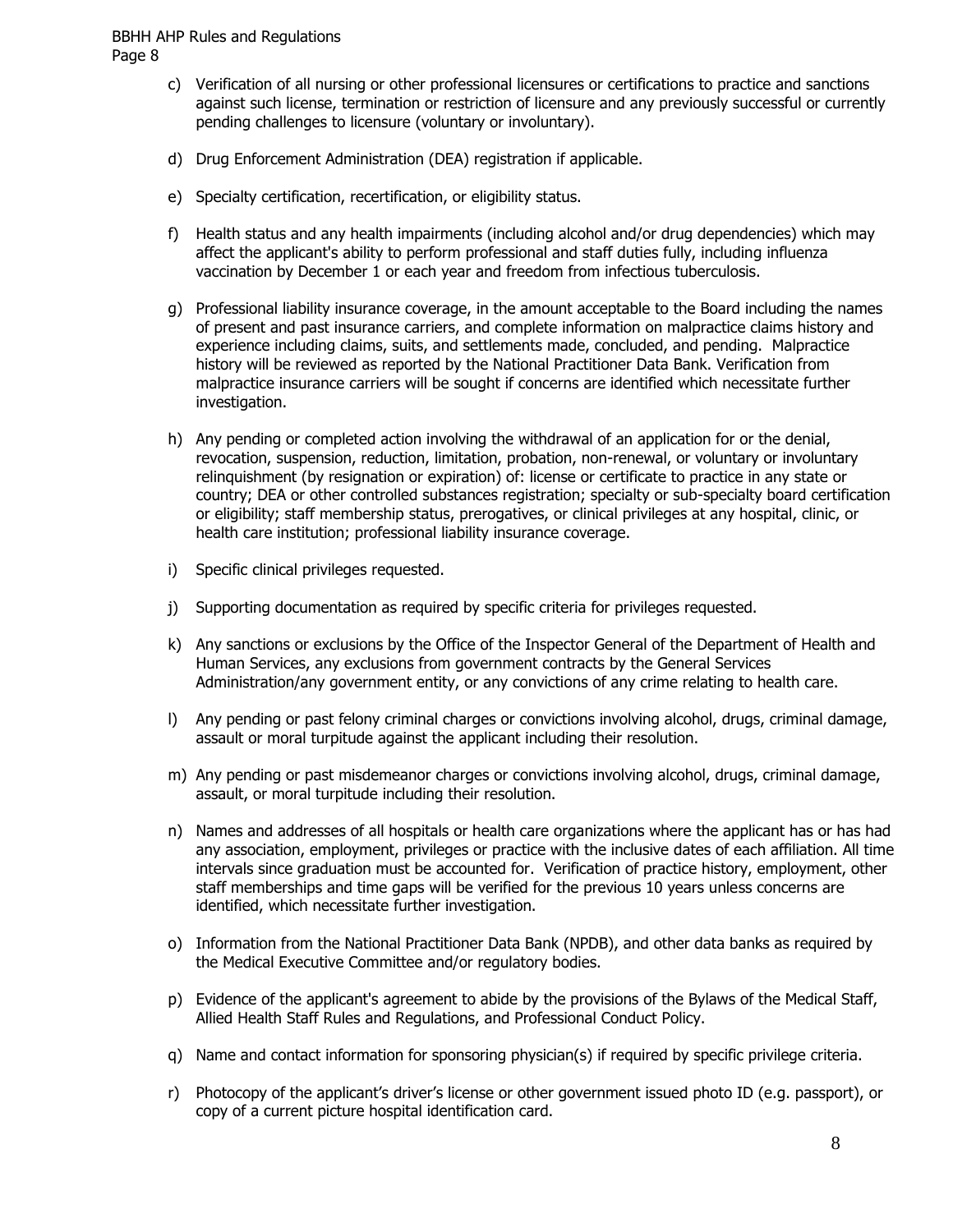- s) Peer References (see Part 6.4 below)
- t) Attestation statement by the applicant documenting completion of Continuing Education related to his/her area of practice during the past two years. Proof of attendance and program content will be submitted upon request of the review committee.
- u) Signed disclosure and authorization to obtain investigative consumer report from Banner Health Secure Hire.

### 6.4 **Peer References**

The application must include the names of three (3) health care professionals, including Sponsoring Physician, not related to the applicant, who have personal knowledge of the applicant's qualifications and who will provide specific written comments on these matters. Peer recommendations are obtained from a practitioner in the same professional discipline as the applicant with personal knowledge of the applicant's ability to practice. At least one of the three references must be in the same specialty. The named individuals must have acquired the requisite knowledge through recent observation (within the past two years) of the applicant's professional performance and clinical competence over a reasonable period of time. References that are "fair" or "poor" shall be viewed as unfavorable in connection with the evaluation of an application. Further references may be required at the discretion of the Medical Staff.

#### 6.5 **Effect of Application**

The applicant must sign the application and in so doing:

- a) Attests to the correctness and completeness of all information furnished and in so doing acknowledge that any material misstatement in or omission from the application may constitute grounds for denial or revocation of appointment;
- b) Signifies willingness to appear for interviews in connection with the application;
- c) Signifies willingness to undergo a physical or mental health evaluation upon the request of the Professional Wellness Committee.
- d) Agrees to abide by the terms of the Bylaws of the Medical Staff, Allied Health Staff Rules and Regulations, and the policies of the medical staff and the Hospital, regardless if membership and/or clinical privileges, are granted;
- e) Agrees to exhibit professional conduct and refrain from disruptive conduct as defined in the hospital's Professional Conduct Policy;
- f) Agrees to maintain an ethical practice and to provide continuous care to his or her patients;
- g) Authorizes and consents to representatives of the medical staff and Hospital consulting with any individual who or entity which may have information bearing on the applicant's qualifications and consents to the inspection of all records and documents that may be material to evaluation of such qualifications;
- h) Authorizes and consents to the sharing of information in accordance with the Board's Sharing of Information policy; and
- i) Releases from any liability Banner Health, the Board, Hospital employees, medical staff members, and all others who review, act on, or provide information regarding the applicant's qualifications for staff appointment and clinical privileges.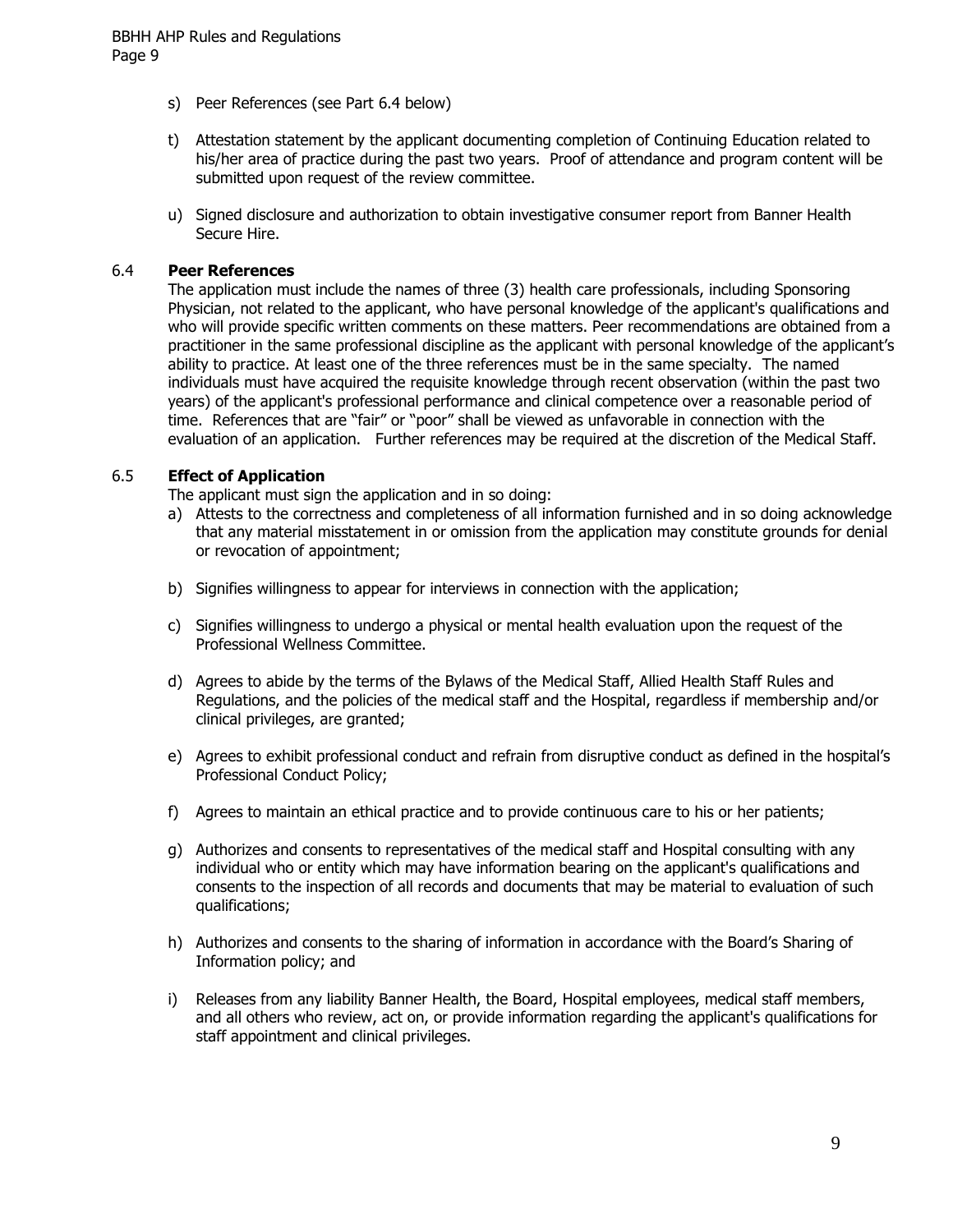#### 6.6 **Application Fee**

A non-refundable application fee in the amount established by the Medical Executive Committee must be submitted by the applicant prior to the processing of the application. The application fee will also apply in the event of reapplication.

# 6.7 **Processing the Application**

#### 6.7.1 **Applicant's Burden**

The applicant has the burden of producing adequate information for a proper evaluation of his or her qualifications and of resolving any doubts about any of the qualifications required for AHP membership or clinical privileges, and of satisfying any requests for information or clarification (including health examinations). The applicant has the burden of demonstrating his or her qualifications to the satisfaction of the Hospital. Applications not demonstrating compliance with the requirements for allied health staff membership and privileges will be deemed to be incomplete. Incomplete applications will not be processed. If information is not obtained from the applicant within sixty (60) days after a written request has been made, the application will be deemed withdrawn. After this time, if the applicant wishes to pursue application, he/she will be required to reapply through the Banner Health CVO in accordance with their policies and procedures.

### 6.7.2 **Verification of Information**

An Application Request Form shall be submitted to the Banner Health Credentials Verification Office which shall forward a copy to the Hospital's Medical Staff Office to determine eligibility. If the applicant meets minimum established eligibility criteria, the CVO office will be notified and the applicant will be mailed a more detailed application for completion. Representatives of the Banner Health CVO shall obtain primary source verification of application contents, and notify the applicant of any problems in obtaining the required information. Upon such notification, it is the applicant's obligation to provide the required information. When collection and verification is accomplished, the application shall be deemed to be conditionally complete and shall be transmitted with all supporting materials to the Medical Staff Office which will obtain the National Practitioner Data Bank Query and will submit the application to the Medical Executive Committee. Should the application subsequently be determined to be incomplete, processing will stop.

### 6.7.3 **Credentials Review**

- 6.7.3.1 Nurse Practitioners Nursing Administration in cooperation with the Senior Administrator shall review the completed application, the supporting documentation, and any other relevant information and determine if the applicant meets all of the necessary qualifications for staff membership as requested. Nursing Administration shall transmit its recommendation(s) regarding staff appointment and prerogatives to Medical Staff Services for credentials review by the Vice Chief of Staff and MEC review.
- 6.7.3.2 Physician Assistants and Crisis Counselors The application will be reviewed by the Vice Chief of Staff who shall present the application to the MEC as in Section 6.7.3.

### 6.7.3 **Medical Executive Committee Action**

The application will be reviewed by the Vice Chief of Staff and at the next regular meeting of the MEC, shall present the application, the supporting documentation, and any other relevant information available.

The MEC may conduct an interview with the applicant. Where the applicant maintains that his/her post graduate training and/or certification are equivalent to that required for membership, the Committee will assess the supporting documentation to determine equivalency. The Medical Executive Committee shall prepare a written report with recommendations as to approval or denial of, or any special limitations on, staff appointment, category of staff membership, and prerogatives, and scope of clinical privileges, or defer action for further consideration. The Medical Executive Committee will make recommendations to the Board of Directors as provided in the Bylaws of the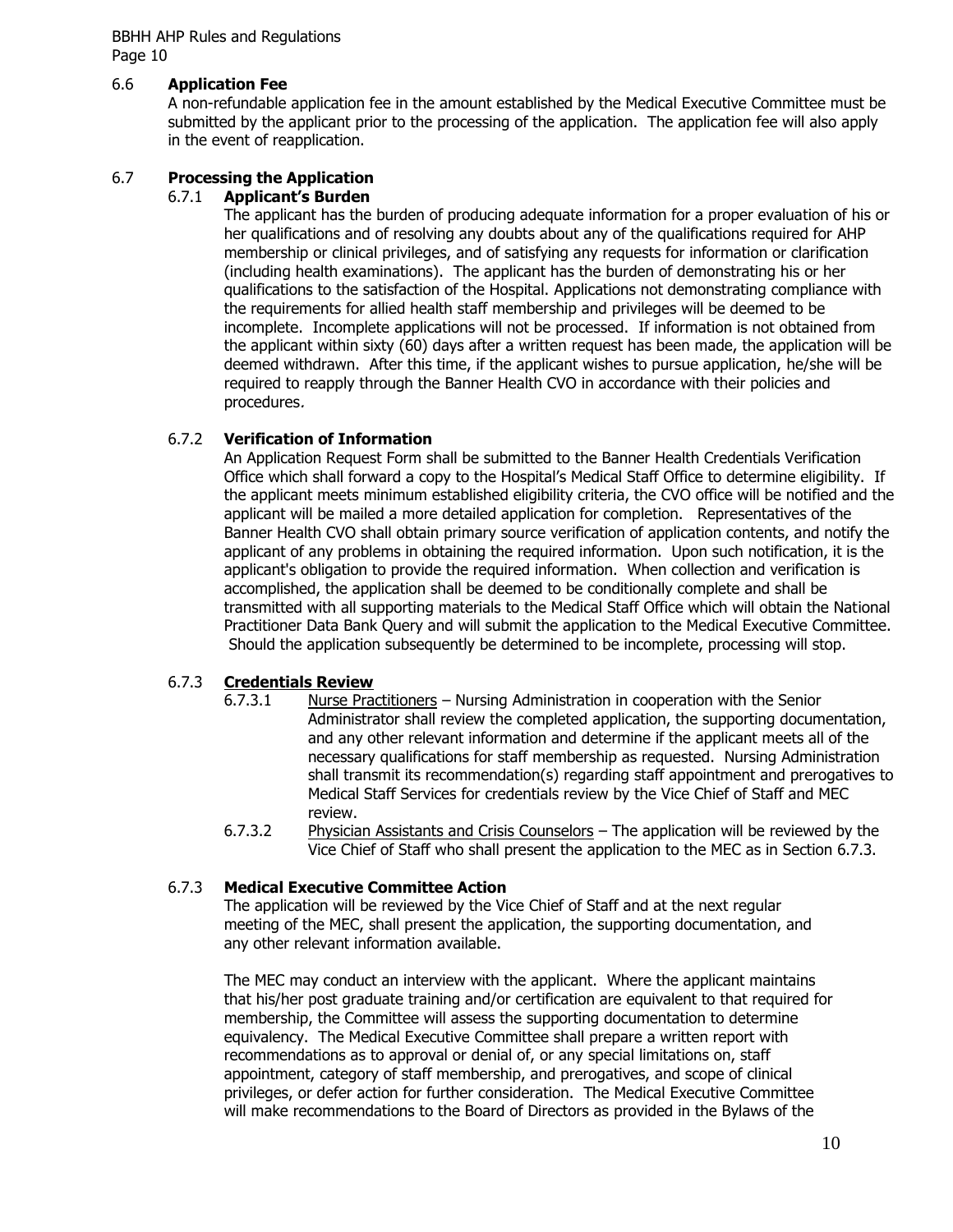Medical Staff.

#### 6.7.4 **Effect Of Medical Executive Committee Action**

- a) Favorable Recommendation: Medical Executive Committee recommendation that is favorable to the applicant in all respects shall be promptly forwarded to the Board.
- b) Conditional Appointment/Reappointment: The Medical Executive Committee may recommend that the applicant or member be granted conditional appointment for the term of appointment or reappointment. Conditional appointment/reappointment is not a reduction or limitation of membership or privileges, and does not constitute corrective action. Where the Medical Executive Committee recommends conditional appointment/reappointment, the CEO will advise the applicant of the Medical Executive Committee's expectations for conduct and/or performance and the possible consequences if those expectations are not met, which shall be defined in a stipulation agreement.
- c) Limited Period of Appointment: From time to time, the Medical Executive Committee may recommend a period of appointment of less than two (2) years. A limited appointment may be extended without completion of a new application and review required by these Bylaws provided that a reappointment application is completed and processed within two years. The practitioner will submit a supplemental application and any other requested information, which will be reviewed, along with any additional information deemed appropriate, by the Medical Executive Committee. An appointment may be granted for less than two (2) years to align the practitioner with the two-year birth month reappointment cycle. Such appointment is not a limited appointment.
- d) Adverse Recommendation: An adverse Medical Executive Committee recommendation shall entitle the applicant to the rights provided by the Adverse Action Review and Appellate Review except where the recommendation is nonreviewable.
- e) Deferral: Action by the Medical Executive Committee to defer the application for further consideration shall be followed up at its next regular meeting or upon receipt of adequate information with its recommendations as to approval or denial of, or any special limitations on staff appointment, prerogatives, and scope of clinical privileges.

### 6.7.5 **Board**

At its next regularly scheduled meeting and in accordance with the Banner Expedited Review Policy, the Board Medical Staff Committee may adopt or reject, in whole or in part, a recommendation of the Medical Executive Committee, make a recommendation to the Banner Board, or refer the recommendation back to the Medical Executive Committee for further consideration stating the reasons for such referral. Favorable action by the Board is effective as its final decision. If the Board's action is adverse to the applicant in any respect, the CEO shall, by special notice, promptly so inform the applicant who is then entitled to the procedural rights provided in the Fair Hearing Plan. Board action after completion of the procedural rights provided in the Fair Hearing Plan or after waiver of these rights is effective as its final decision.

### 6.7.6 **Verification of Identification**

Prior to practicing at Hospital, each practitioner is required to obtain a Banner Health photo identification badge. Prior to being issued a badge, the practitioner is required to present (in person) a legible valid Federal/State government issued photo identification (i.e. driver's license, passport, etc.) to Medical Staff Office personnel. The Medical Staff Office will then review and verify the practitioner's identity.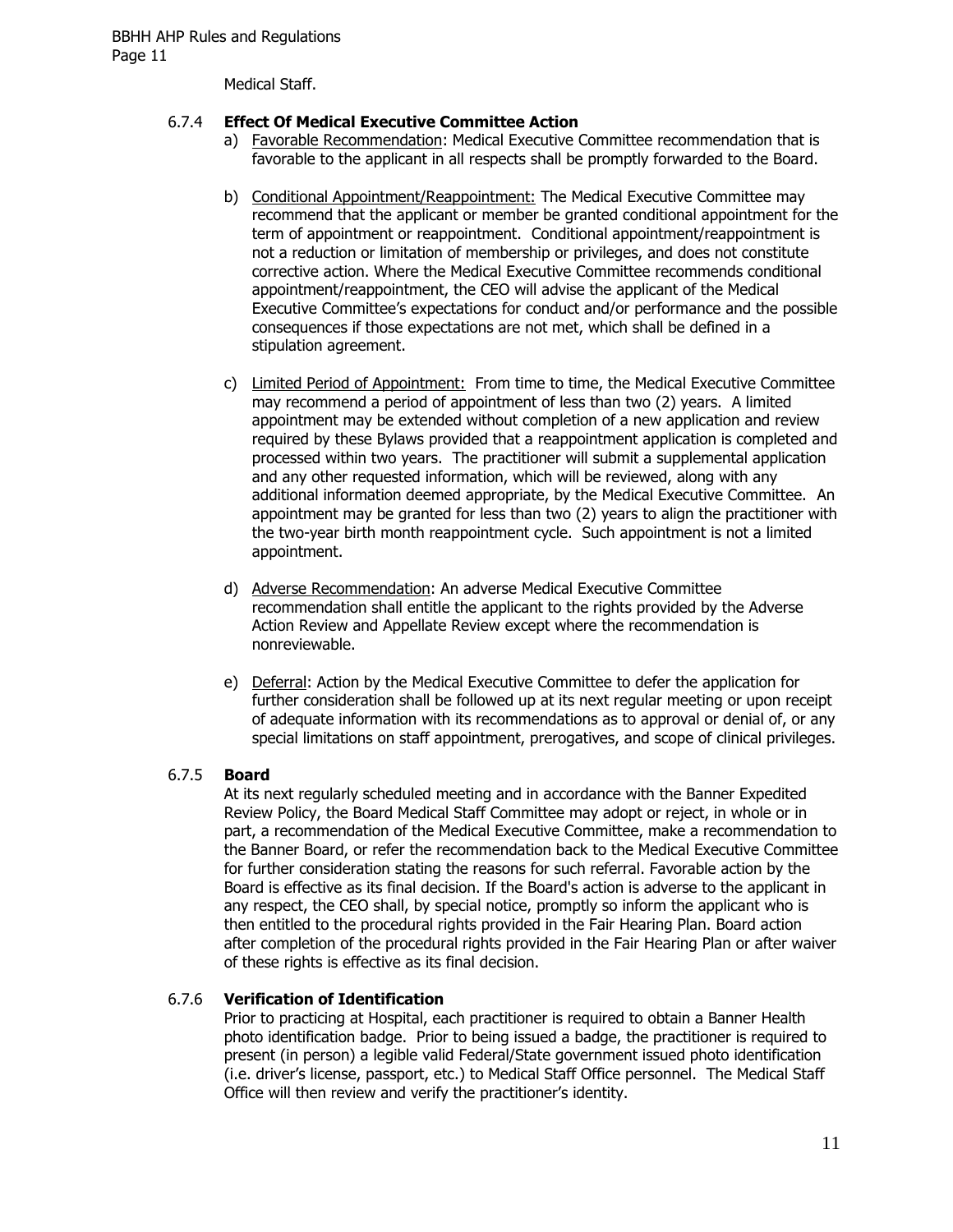# 6.8 **Temporary Privileges**

### 6.8.1 **Conditions**

Temporary privileges may be granted only in the circumstances and under the conditions described below, only to an appropriately certified/licensed practitioner, only when the information available substantially supports a favorable determination regarding the requesting practitioner's qualifications, and only after the practitioner has provided evidence of satisfactory professional liability insurance. Special requirements of supervision and reporting may be imposed by the Chief of Staff. Under all circumstances, the practitioner requesting temporary privileges must agree to abide by these Rules and Regulations and the policies of the Hospital.

### 6.8.2 **CIRCUMSTANCES**

Upon the recommendation of the Chief of Staff, the CEO or designee may grant temporary privileges in the following circumstances:

(a) Pendency of Application: Temporary privileges may be granted to an applicant who has submitted a complete application that has been verified and raises no concerns, has been approved by the Chief of Staff and another physician member of the MEC and is awaiting review and approval of the MEC and the Board.

Temporary privileges may be granted to an applicant for an initial period not to exceed 60 calendar days upon completion of CPOE/EMR training and new physician orientation. One extension may be granted for an additional period not to exceed 60 calendar days. Any such renewal shall be made by the CEO when the information available continues to support a favorable determination regarding the practitioner's application for membership and privileges.

Under no circumstances may such privileges be granted or renewed if the application is still pending because the applicant has not responded in a satisfactory manner to a request for clarification of a matter or for additional information.

# (b) Specific Patient Care Need:

### 1. One Time Request:

Temporary privileges may be granted to a practitioner for the care of a specific patient but only after receipt of a request for the specific privileges desired and confirmation of appropriate licensure, adequate professional liability insurance coverage, current DEA registration (if applicable) and favorable results of the National Practitioner Data Bank query. Such temporary privileges will be granted for the duration of the specific patient's admission and may not exceed 60 calendar days. Such temporary privileges may not be granted in more than two (2) instances in any 12 month period after which the practitioner must apply for staff appointment, and are restricted to the care of specific patients for which they are granted.

### 2. Coverage of Service:

Where a service is not adequately covered to meet patient care needs, temporary privileges may be granted upon receipt of application, signed criminal background check release and verification of the following information: appropriate licensure, certification (if applicable) adequate professional liability insurance, DEA registration (if applicable), current clinical competency, education and training, and NPDB query response. Privilege criteria for the requested privilege(s) must be met. Temporary privileges granted under these circumstances constitute the exception rather than the norm, and cannot be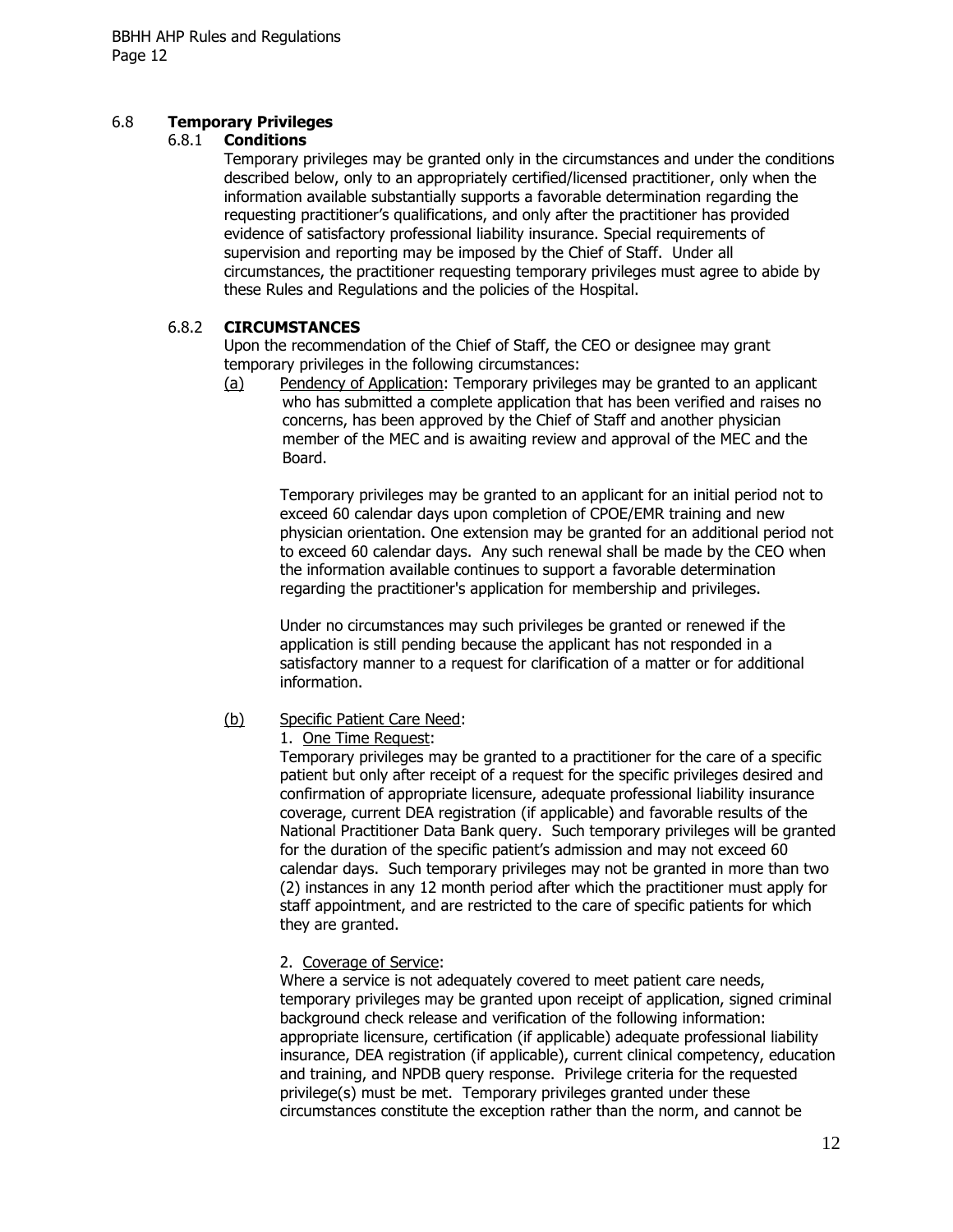utilized for the sake of physician convenience. Temporary privileges will be considered on an individual basis for a period not to exceed 90 calendar days upon completion of CPOE/EMR training and new provider orientation. One extension may be granted for an additional period not to exceed 90 calendar days.

# 6.8.3 **Additional Procedures**

Temporary privileges to obtain additional specific procedures approved to be performed at BBHH may be granted, but only after the member has applied for the privileges and has provided documentation of appropriate training and recent experience as required by approved criteria.

## 6.8.4 **Termination**

The CEO, CMO or Chief of Staff may terminate any or all of a practitioner's temporary privileges on the discovery of any information or the occurrence of any event of a nature that raises a question about a practitioner's professional qualifications.

# 6.8.5 **Rights of the Practitioner**

A practitioner is not entitled to the procedural rights afforded by these AHP Rules and Regulations because a request for temporary privileges is refused in whole or in part or because all or any portion of the temporary privileges are terminated, not renewed, restricted, suspended, or limited in any way.

### 6.9 **Disaster Privileges**

6.9.1 Temporary disaster privileges may be granted by the CEO or designee only when the following two conditions are present: the Emergency Management Plan has been activated and the organization is unable to meet immediate patient needs.

Before a volunteer practitioner is considered eligible to function as a volunteer licensed independent practitioner, the hospital obtains his or her valid government-issued photo identification (for example, a driver's license or passport) and at least one of the following:

- A current picture identification card from a health care organization that clearly identifies professional designation
- A current license to practice
- Identification indicating that the individual is a member of a Disaster Medical Assistance Team (DMAT), the Medical Reserve Corps (MRC), the Emergency System for Advance Registration of Volunteer Health Professionals (ESARVHP), or other recognized state or federal response hospital or group.
- Identification indicating that the individual has been granted authority by a government entity to provide patient care, treatment, or services in disaster circumstances.
- Confirmation by a licensed independent practitioner currently privileged by the hospital or a staff member with personal knowledge of the volunteer practitioner's ability to act as a licensed independent practitioner during a disaster.

Such privileges expire within thirty (30) calendar days or upon the termination of the disaster, whichever occurs first, and may be terminated in accordance with Section 5.9-4. A practitioner is not entitled the procedural rights afforded by these Bylaws because a request for disaster privileges is refused or because such privileges are terminated or otherwise limited.

6.9.2 Primary source verification of licensure will begin as soon as the immediate situation is under control, and must be completed within 72 hours (or as soon as possible) from the time the volunteer begins working at the hospital. If not verified within 72 hours, the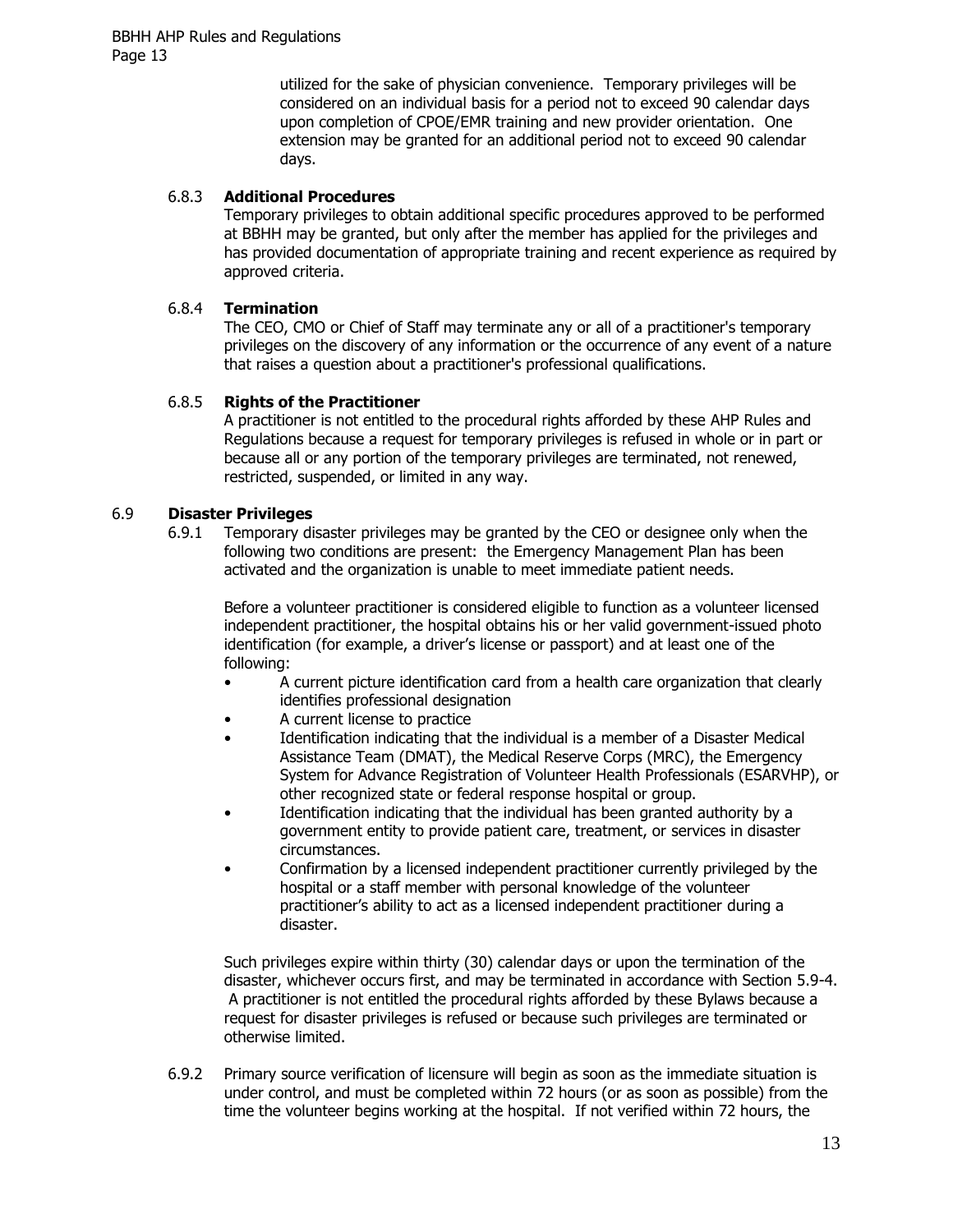reason must be documented.

- 6.9.3 Oversight of the professional performance of volunteer practitioners who receive disaster privileges (e.g. direct observation, mentoring, clinical record review) will be the responsibility of the Chief of Staff or designee.
- 6.9.4 The CEO or designee will decide within 72 hours whether continuation or renewal of the disaster privileges is indicated. This decision is based upon information regarding the professional practice of the volunteer. The CEO, CMO or Chief of Staff may terminate any or all of a practitioner's disaster privileges on the discovery of any information or the occurrence of any event of a nature that raises a question about a practitioner's professional qualifications. In the event of such termination, the practitioner's patients then in the Hospital will be assigned to another practitioner.
- 6.9.5 Volunteer practitioners functioning under disaster privileges will be identified as such by wearing an identification badge provided upon the granting of privileges.

# **PART SEVEN - REAPPOINTMENT**

### 7.1 **Information Collection and Verification**

#### 7.1.1 **From AHP**

The Medical Staff Office or its agent, as approved by the Medical Executive Committee and Board, shall send each AHP an application for reappointment and notice of the date on which membership and privileges will expire. The application for reappointment must be submitted on the form designated by the medical Executive Committee and approved by the Board. The application shall include information to demonstrate the AHP's continued compliance with the qualifications for allied health membership and to update the member's credentials file.

The Medical Staff Office or its agent shall verify the information provided on the reappointment form and notify the AHP of any specific information inadequacies or verification problems. The AHP has the burden of producing adequate information and resolving any doubts about it.

Failure to return the satisfactorily completed forms shall be deemed a voluntary resignation from the AHP staff and shall result in automatic termination of membership at the expiration of the current term. Reinstatement may be requested if the reappointment application is complete, verified and submitted for approval within 90 calendar days of expiration of membership, and the applicant has provided a summary of relevant activities from the time of expiration, which will be verified. Otherwise, the initial application process and fees will apply.

### 7.1.2 **From Internal Sources**

The Medical Staff Office, or its agent, shall collect all relevant information since the time of the member's last appointment regarding the individual's professional and collegial activities, performance, technical skills and conduct in the Hospital. Such information may include:

- 7.1.2.1 Findings from the performance review and utilization management activities;
- 7.1.2.2 Participation in relevant continuing education activities or other training or research programs at the Hospital;
- 7.1.2.3 Level of clinical activity at the Hospital;
- 7.1.2.4 Information from Risk Management;
- 7.1.2.5 Health status;
- 7.1.2.6 Timely and accurate completion of medical records;
- 7.1.2.7 Cooperativeness in working with other practitioners and hospital personnel;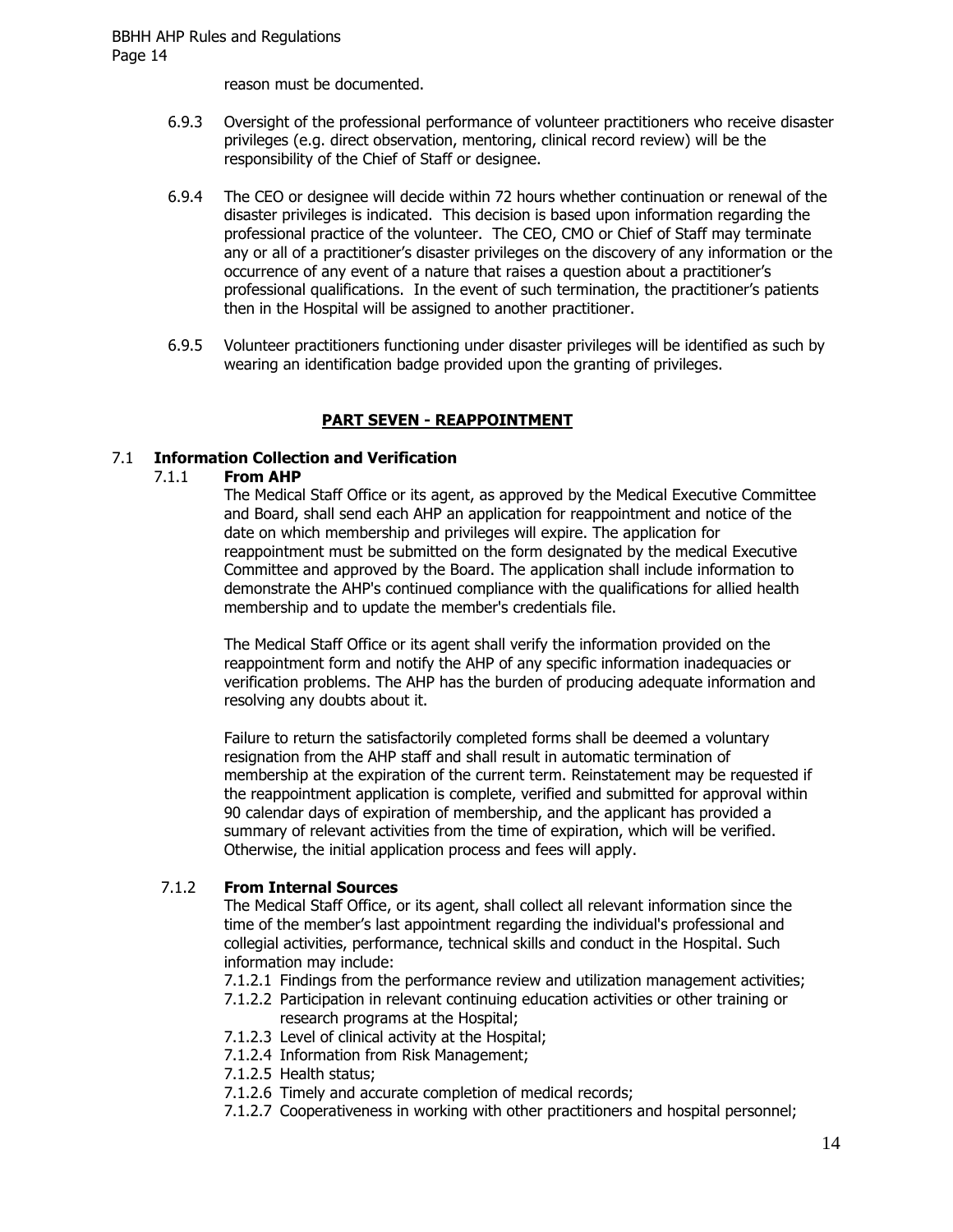- 7.1.2.8 General attitude toward and interaction with peers, patients and Hospital personnel and will include results from patient satisfaction and employee surveys as available; and
- 7.1.2.9 Compliance with all applicable Bylaws of the Medical Staff, AHP rules and regulations, and policies and procedures of the medical staff and Hospital;

# 7.1.3 **From External Sources**

The Medical Staff Office shall collect relevant information since the time of the AHP's last appointment regarding the individual's professional and collegial activities, performance, clinical or technical skills and conduct. Such information may include:

- 7.1.3.1 Peer references including verification of clinical competency.
- 7.1.3.2 National Practitioner Data Bank.
- 7.1.3.3 Professional Liability Insurance current coverage and any malpractice claims history resulting in settlement or judgments as reported by the National Practitioner Data Bank. Verification from prior malpractice insurance carriers will be sought if concerns are identified which necessitate further investigation.
- 7.1.3.4 Verification of all professional licensures or certifications to practice and sanctions against such license, termination or restriction of licensure and any previously successful or currently pending challenges to licensure, voluntary or involuntary.
- 7.1.3.5 Certification Status.
- 7.1.3.6 Attestation statement by the applicant documenting completion of Continuing Education during the time since last appointment. Documentation of Continuing Education may be requested at the discretion of the Medical Executive Committee.
- 7.1.3.7 AHP Staff memberships and privileges at other hospitals for relevant professional experience and termination or restriction of membership or clinical privileges, voluntary or involuntary.
- 7.1.3.8 Medicare/Medicaid Sanctions.
- 7.1.3.9 DEA Registration.
- 7.1.3.10Additional information from other databanks, including the NPDB, may be gathered by the Medical Staff Office or its agent, as required by the Medical Executive Committee and/or regulatory agencies.
- 7.1.3.11 Additional information from any Banner hospital where the practitioner has or has had privileges in accordance with the Banner Sharing of Information Policy.

# 7.2 **Medical Executive Committee Action**

The application will be reviewed by the Vice Chief of Staff and at the next regular meeting of the MEC, shall present the application, the supporting documentation, and any other relevant information available to it.

The MEC shall make a recommendation to the Board for reappointment or non-reappointment, special limitations, clinical privileges or defer action for further consideration.

### 7.3 **Final Processing and Board Action**

Final processing of reappointments follows the procedure set forth in Part 6.2.6. For purposes of reappointment, the terms "applicant" and "appointment" as used in that Part shall be read respectively, as "staff member" and "reappointment".

### 7.4 **Time Periods for Processing**

The appointment of each staff member shall expire every two years on the last day of the birth month of the practitioner, except as provided in 7.5. An interim reappointment may be necessary to align the practitioner with the two-year birth month reappointment cycle. All recommendations for reappointment shall be presented to the Board prior to the expiration of the appointment period.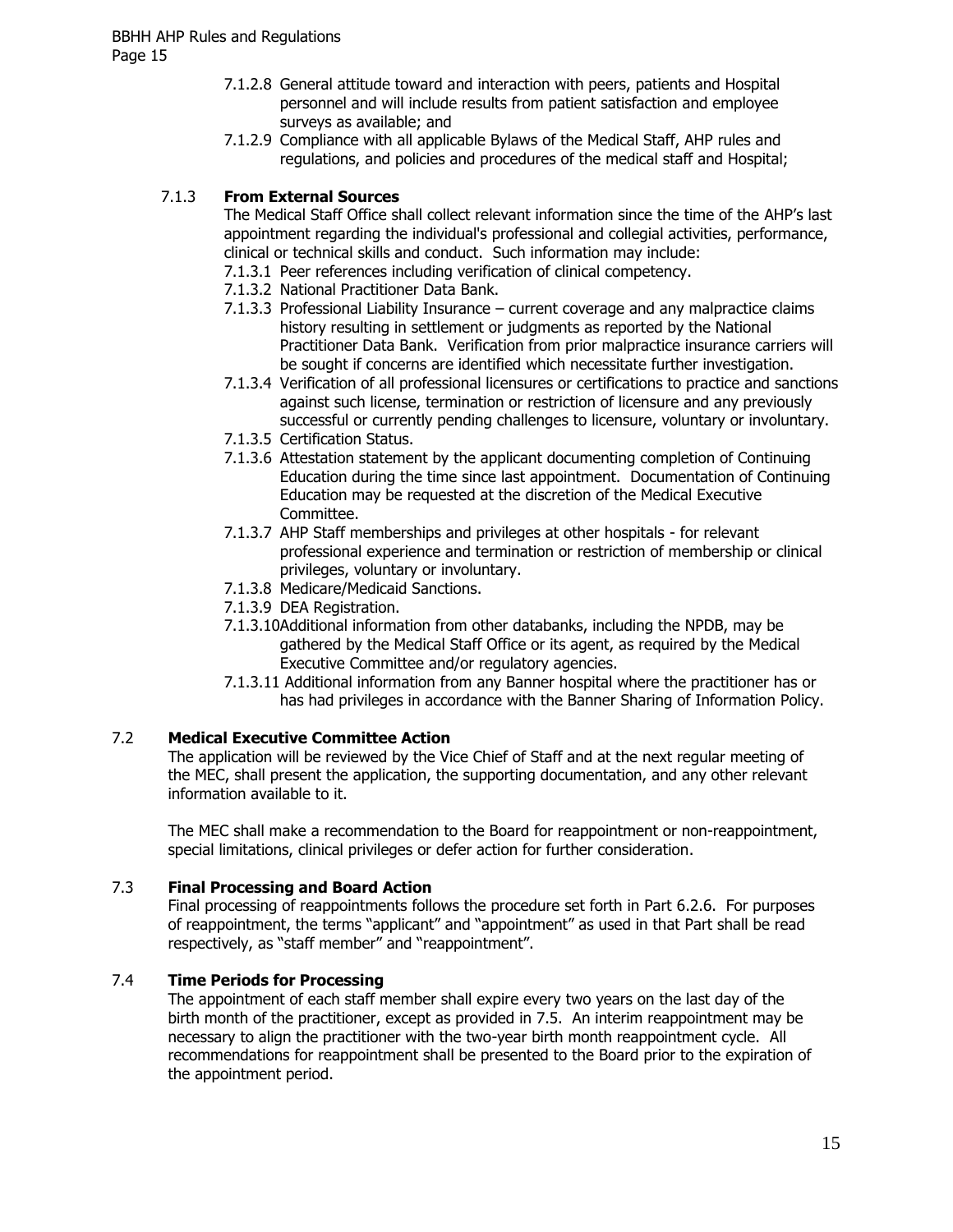#### 7.5 **Reappointment of Limited Duration**

From time to time, the Medical Executive Committee may recommend a period of reappointment of less than two (2) years. These limited reappointments may be extended without completion of a new application and review required by these Rules and Regulations provided that a reappointment application is completed and processed at least once every two years. The practitioner will submit a supplemental application and any other requested information, which will be reviewed, along with any additional information deemed appropriate, by the Medical Executive Committee. An appointment may be granted for less than two (2) years in order to place the practitioner in the appropriate reappointment cycle. Such appointment is not a limited appointment.

### **PART EIGHT - PROCEDURES FOR DELINEATING CLINICAL PRIVILEGES**

#### 8.1 **Procedure for Delineating Privileges**

Each application for appointment and reappointment must contain a request for the specific clinical privileges desired by the practitioner. Specific requests must also be submitted for modifications of privileges in the interim between reappointment periods. When requesting additional privileges, the practitioner shall submit request in writing and submit documentation as required by privilege criteria. Medical Staff Office shall query the NPDB, AZ licensure, verify current competency, and provide documents to the Medical Executive Committee for review. If the practitioner satisfies all requirements for additional privilege(s), the Medical Executive Committee will forward favorable recommendation to the Board.

#### 8.2 **Processing Requests**

All requests for clinical privileges shall be processed according to the procedures outlined in Parts 6 and 7 of this Credentialing Procedures Manual, as applicable.

#### 8.3 **Consultation or Supervision**

Special requirements for consultation or supervision may be attached to any grant of privileges as a condition to the exercise of such privileges. In such cases, the practitioner must arrange for the number and types of cases to be reviewed or observed as required by the Medical Executive Committee. Supervision must be completed within one year of date privilege is granted. Otherwise, supervised privileges will be voluntarily withdrawn. Request for extension to supervision time frame may be submitted in writing prior to expiration of the supervision period for consideration by the MEC and must include reason for request.

### 8.4 **Advancement From Supervision**

 Whenever a practitioner completes supervisory requirements, the supervisory reports and other required documentation will be submitted to the MEC for review. Where the practitioner has successfully completed the requirements, the MEC may recommend unsupervised privileges to the Board.

### **PART NINE - LOA, REINSTATEMENT, RESIGNATION**

#### 9.1 **Leave of Absence**

A staff member may request a voluntary leave of absence by giving written notice to the Chief of Staff. The notice must state the reason for the leave and the approximate period of time of the leave which may not extend beyond the current term of appointment. During the period of the leave, the staff member's clinical privileges, prerogatives, and responsibilities, including payment of staff dues, are suspended. The request for such leave shall be considered by the Medical Executive Committee which shall forward its recommendation on the request to the Board for final action. A member must cover or arrange for coverage for scheduled call responsibilities and must complete all medical records prior to being granted a leave.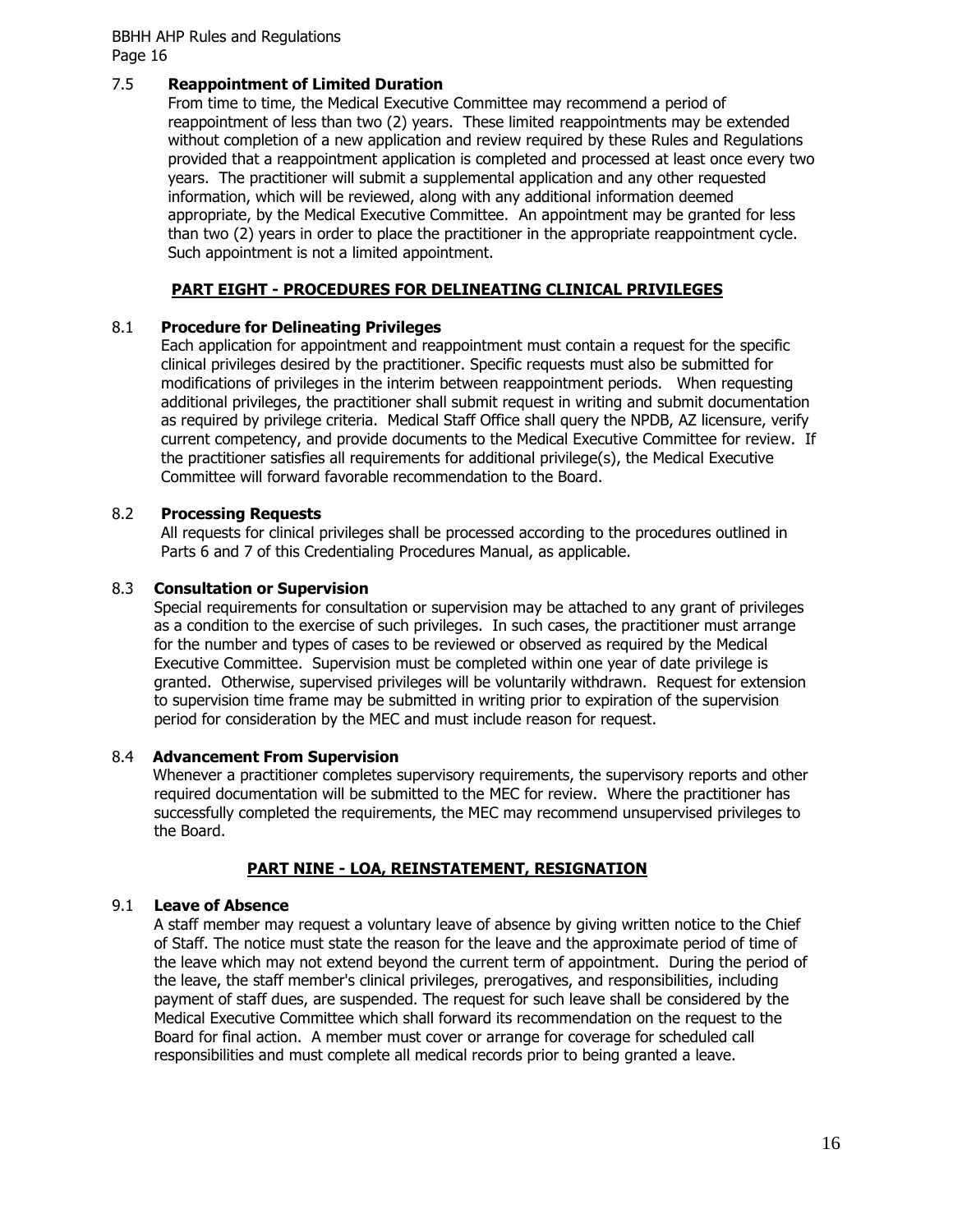#### 9.2 **Reinstatement Following Leave of Absence**

The staff member may request reinstatement of membership and privileges by sending a written notice to the Medical Staff Office. The staff member must either complete an application for reappointment, if the term of appointment has expired, or submit a written summary of relevant activities during the leave. The staff member must also provide evidence of current licensure, DEA registration, liability insurance coverage, and evidence of freedom from tuberculosis. The procedures in Part 6.2 of these Rules and regulations shall be followed in evaluating and acting on the request for reinstatement.

#### 9.3 **Resignation**

Practitioners on the Allied Health Staff who wish to resign their membership may do so by sending or delivering a written notice to the Medical Staff Office. Such notice should include the date the practitioner wishes to have his or her resignation become effective. A voluntary resignation from the staff shall be effective after the practitioner has completed and signed all medical records for which he or she is responsible and acceptance of resignation by the Board.

### 9.4 **Reinstatement Following Resignation**

Practitioners may request reinstatement of membership and privileges within six (6) months of resignation date by sending written notice to the Medical Staff Office, completing an application for reappointment and providing a summary of relevant activities from the time of resignation, which will be verified. If the practitioner requests reinstatement within 30 days of the Board's acceptance of the resignation, a reappointment application will not be required as long as the practitioner's term has not expired, licensure, DEA and liability insurance coverage are current, as well as evidence of freedom from tuberculosis. Practitioners requesting reinstatement of membership and privileges more than six (6) months from resignation date must complete a new application for staff membership and privileges as described in Part 6. Appointment Procedures of these Rules and Regulations and must submit an initial application fee.

#### 9.5 **Process for Reinstatement**

Requests for reinstatement of membership and privileges must be approved by the Medical Executive Committee and the Board before privileges may be reactivated.

### **PART TEN - DELAYS, REAPPLICATIONS, AND REPORTING**

#### 10.1 **Delays**

All applications will be processed within a reasonable period of time. However, any practitioner who believes that his or her request for membership and or privileges has been improperly delayed may request the Chief of Staff to investigate the reason for such delay. The Chief of Staff shall inform the practitioner of the reasons for the delay, if a delay has occurred, and shall notify the practitioner of the additional time expected to be necessary to act upon the practitioner's request.

### 10.2 **Reapplication after Adverse Committee Decision**

Except as otherwise provided in the Bylaws of the Medical Staff or as determined by the Medical Executive Committee in light of exceptional circumstances, an applicant or staff member who has received a final adverse decision regarding appointment or reappointment or clinical privileges is not eligible to reapply to the Allied Health Staff or for the denied privileges for a period of one (1) year from the date of the notice of the final adverse decision. Any such reapplication will be processed in accordance with the procedures set forth in Part 6 of these Rules and Regulations. The applicant or staff member must submit such additional information, as the medical staff and the Board may require, to demonstrate that the basis of the earlier adverse action no longer exists. If such information is not provided, the request will be considered incomplete and voluntarily withdrawn.